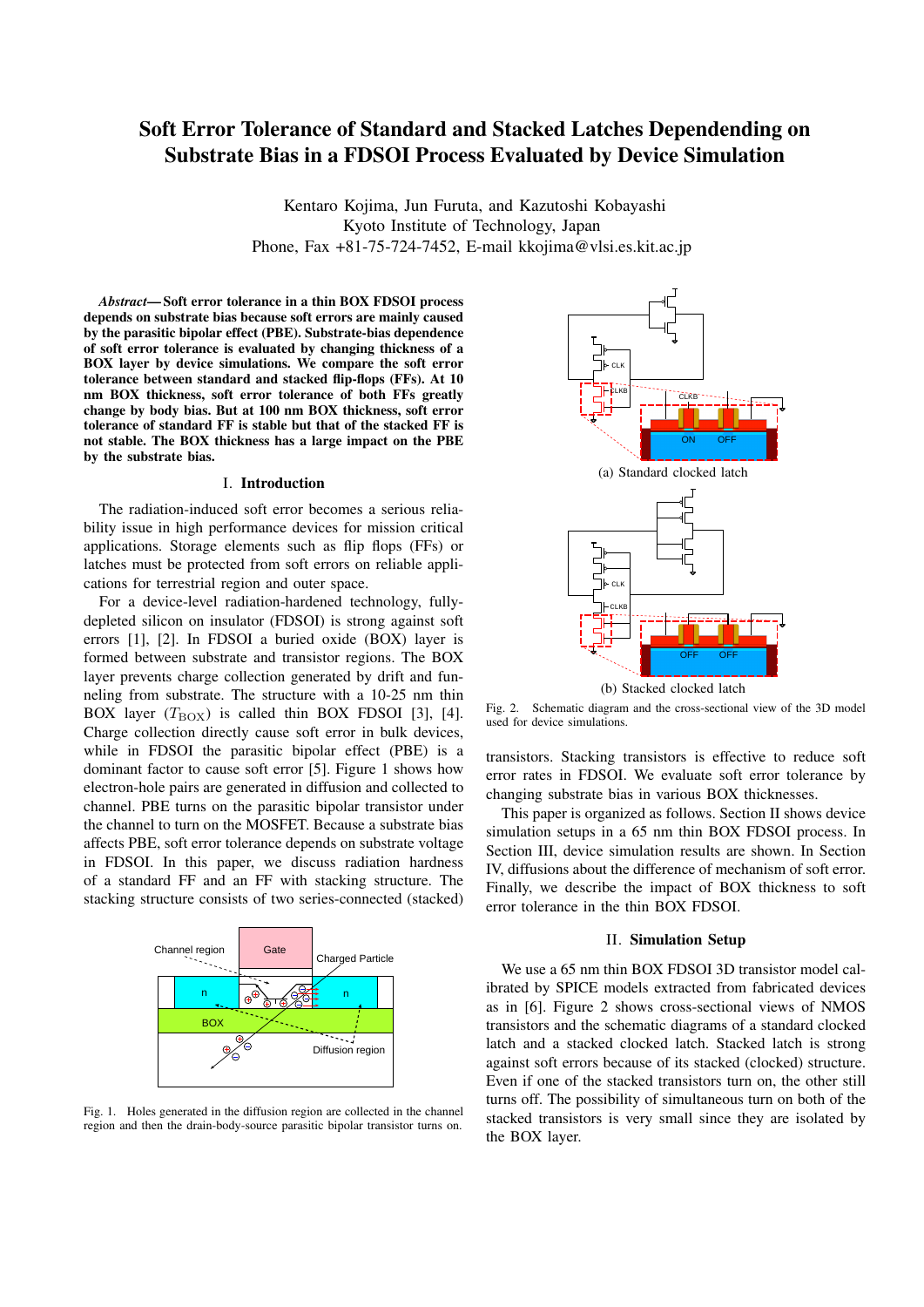

Fig. 3. Simulation setup to evaluate sensitive areas induced by a heavy ion with LET of 15.8 MeV-cm<sup>2</sup>/mg. The heavy ion strikes at the center of each grid.

TABLE I THRESHOLD LET FROM DEVICE SIMULATIONS.

| Substrate<br><b>Bias</b> | Threshold LET $[MeV-cm2/mg]$ |         |                        |         |  |
|--------------------------|------------------------------|---------|------------------------|---------|--|
|                          | $T_{\rm BOX} = 10$ nm        |         | $T_{\rm BOX} = 100$ nm |         |  |
|                          | Standard                     | Stacked | Standard               | Stacked |  |
| 0.5 V                    | 4.0                          | 12.5    | 2.9                    | 10.4    |  |
|                          | 61                           | 13.2    | 3.1                    | 11.7    |  |
| $-0.5$ V                 | 11.3                         | 16.6    | 3.0                    | 118     |  |

The two stacked transistors in the red-dot rectangles are modeled in the device level and the other transistors are in the SPICE level to reduce simulation times with keeping accuracy. Supply voltage is fixed to 0.8 V and substrate bias ( $V_{\text{sub}}$ ) is swept from 0.5 V to  $-0.5$  V only on the 3D structure to compare soft error tolerance. We evaluate soft error tolerance in terms of CS (Cross section) and threshold LET (linear energy transfer). When evaluating CS, the LET value is  $15.8 \text{ MeV-cm}^2/\text{mg}$  which is almost same as the LET of secondary ions generated by a high-energy neutron hit to an Si atom. In order to evaluate CS, heavy ions are irradiated at the center of every 20 nm grid as shown in Fig. 3. In order to evaluate the threshold LET, heavy ions are irradiated at the weakest point of each structure. In the standard latch, a heavy ion penetrates the gate terminal of one of the two offstate transistors. In the stacked latch, it goes through between the gate terminals of the off-state stacked transistors. Track radius of the heavy ion  $(r_t)$  is expressed by (1) from [7]. Evaluating the impact of the BOX thickness on soft error tolerance, BOX thickness is swept from 10 nm to 100 nm.

$$
r_{\rm t} = 7.16765 \times 10^{-3} \times \sqrt{\rm LET} \tag{1}
$$

#### III. Simulation Results

Table I shows the device simulation results of threshold LET. It is increased as the substrate bias goes down on both of the standard and stacked latches at the 10 nm BOX thickness. On the contrary at 100 nm, the threshold LET of the standard latch is almost constant, while threshold LET of the stacked latch increases by decreasing body bias. Figures 4 and 5 show CS by Ar irradiation. As the substrate bias goes down, CS also decreases. In the stacked latch at 10 nm BOX thickness, CS disappears. Soft error tolerance becomes better by lowering the substrate bias at  $T_{\text{BOX}} = 10$ nm. The stack structure has higher soft error tolerance than the standard structure. LET and CS of the stacked structure are 1.47x and 0.19x of the standard structure respectively. When the substrate bias changes from 0.5 V to *−*0.5 V in both structures at  $T_{\rm BOX} = 10$  nm, the threshold LET and CS



Stacked Clocked Latch

Fig. 4. Transision of cross section at BOX thickness = 10 nm.



Fig. 5. Transision of cross regular at BOX thickness =  $100 \text{ nm}$ .

CROSS SECTION BY AR IRRADIATION.

| Substrate<br><b>Bias</b> | Cross Section $\lceil$ cm <sup>2</sup> /ion] |                      |                                   |                        |  |
|--------------------------|----------------------------------------------|----------------------|-----------------------------------|------------------------|--|
|                          | $T_{\rm BOX} = 10$ nm                        |                      | $T_{\text{BOX}} = 100 \text{ nm}$ |                        |  |
|                          | Standard                                     | Stacked              | Standard                          | Stacked                |  |
| $0.5$ V                  | $8.52\times10^{-10}$                         | $1.64\times10^{-10}$ | $8.36 \times 10^{-10}$            | $1.36 \times 10^{-10}$ |  |
| 0 <sub>V</sub>           | $7.88 \times 10^{-10}$                       | $0.8\times10^{-10}$  | $8.36 \times 10^{-10}$            | $1.16\times10^{-10}$   |  |
| $-0.5$ V                 | $6.96 \times 10^{-10}$                       |                      | $8.28 \times 10^{-10}$            | $0.92 \times 10^{-10}$ |  |

are changed by the substrate bias. In the standard latch at  $T_{\text{BOX}} = 100 \text{ nm}$ , the threshold LET increases only by 3.3% and CS decreases by 1.0%. However in the stacked latch, as the BOX layer becomes thick, soft error tolerance of the stacked latch changes more drastically by substrate bias more than that of the standard latch. Substrate bias on soft error tolerance does not have a big impact at any BOX thickness. The soft error tolerance decreases as the BOX layer becomes thicker. This is because the potential of the channel region becomes lower as the BOX layer becomes thicker.

#### IV. Discussions

In the standard structure with a BOX layer of 10 nm, 6.1 MeV-cm<sup>2</sup> /mg heavy ions are irradiated to the irradiation point 1 in Fig. 6 by sweeping substrate bias. Note that the LET of  $6.1$  MeV-cm<sup>2</sup>/mg is the threshold LET when the  $V_{\text{sub}} = 0$  V as shown in Table I. Figure 7 shows the output